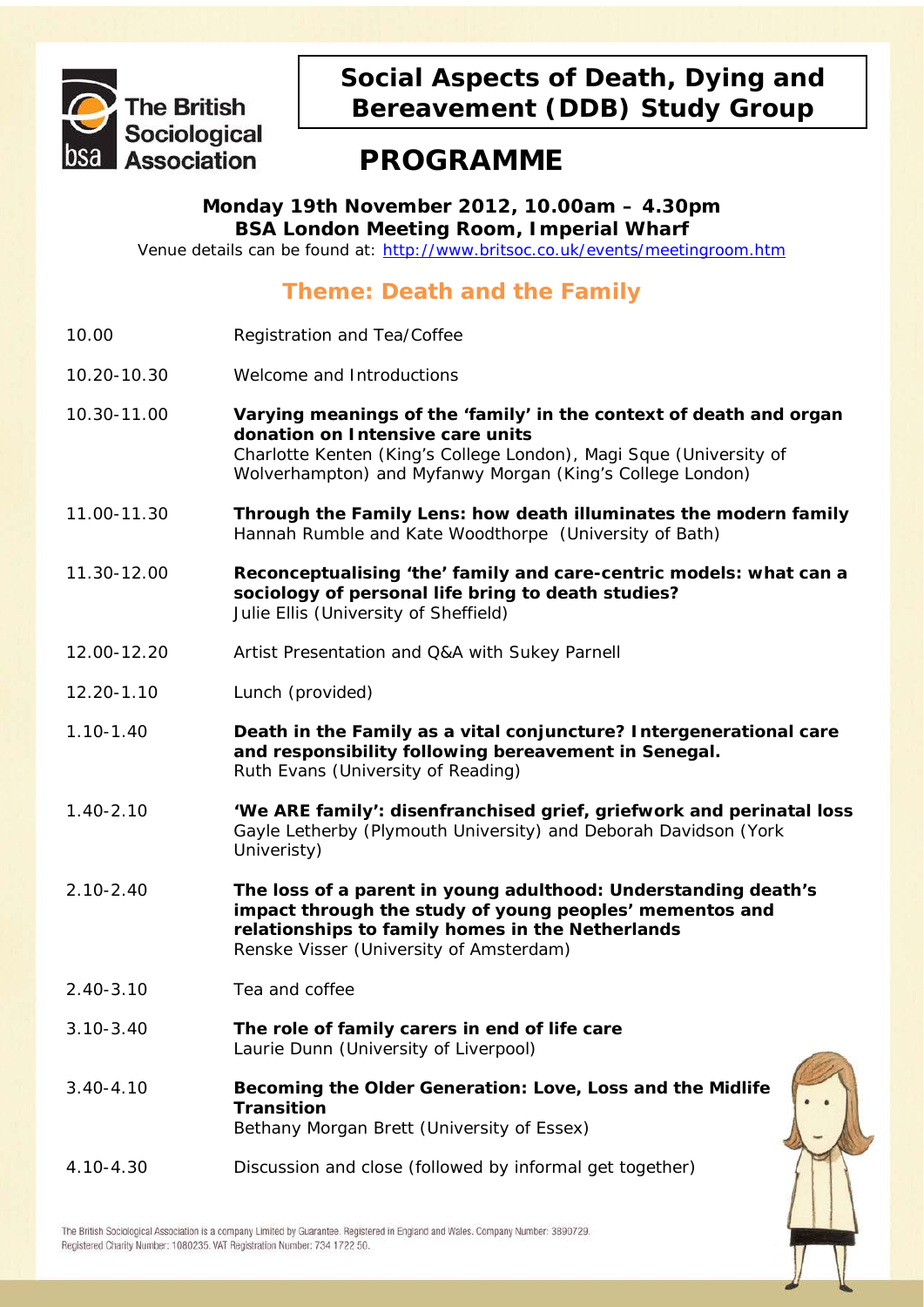

Convened by Erica Borgstrom and Kate Woodthorpe

Symposium fees: Early Bird Registration for the symposium closes on **Monday 29th October 2012**. Fees are £25 for Postgraduates, £35 BSA members, £40 for non-members. Registrations after 29<sup>th</sup> October incur a £5 late booking fee.

Places are limited, so sign up early!

Please visit the event website [http://www.britsoc.co.uk/specialisms/DDB.htm#\\_activity](http://www.britsoc.co.uk/specialisms/DDB.htm#_activity) to register and for further symposium details.

For more details about the study groups please visit <http://www.britsoc.co.uk/specialisms/DDB.htm>

Please direct any administrative enquiries to the BSA office at [events@britsoc.org.uk](mailto:events@britsoc.org.uk) and any academic enquires to [k.v.woodthorpe@bath.ac.uk.](mailto:k.v.woodthorpe@bath.ac.uk)

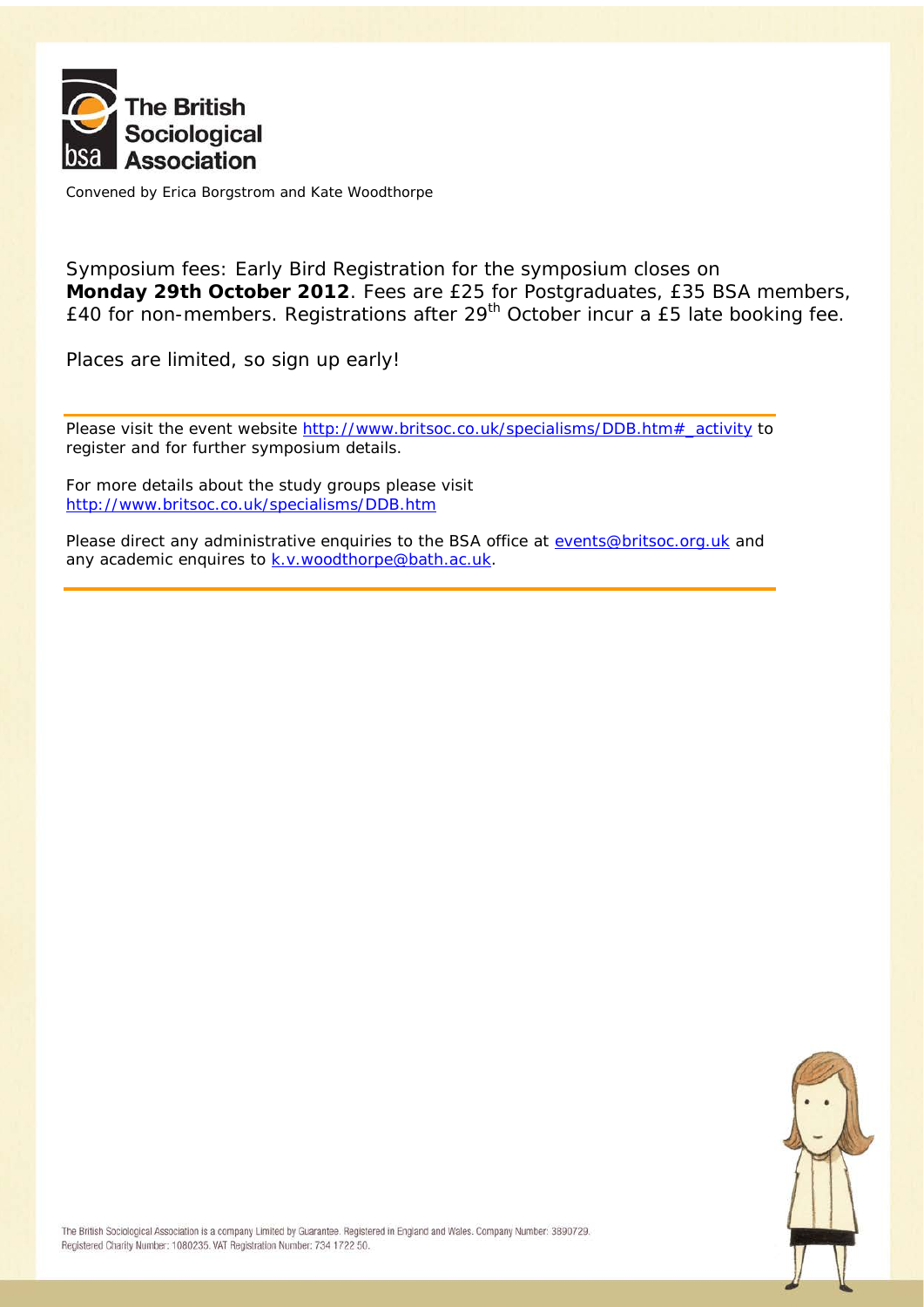

# Sociological **ABSTRACTS – DDB 2012**

#### **Varying meanings of the 'family' in the context of death and organ donation on Intensive care units**

*Charlotte Kenten (King's College London), Magi Sque (University of Wolverhampton) and Myfanwy Morgan (King's College London)*

The family in its multiple and shifting guises is a constant in the life course but often increases in prominence at specific points, including at the end of life. We will focus on one specific end of life experience for families, the death of a relative on an Intensive Care Unit (ICU) who is clinically suitable to be an organ donor. In the UK donation only proceeds if the family provide formal consent.

This paper examines the notion of 'family' around this time of acute bereavement and specifically in relation to breaking bad news, approaching for consent and decisions about organ donation with Black and South Asian minority ethnic groups. Qualitative research was undertaken involving semi-structured interviews with 13 donor families, over 100 interviews with ICU staff and observations across five English hospital Trusts undertaken as part of the DonaTE Research Programme. These data indicate how the 'family' is fluid and negotiated; beyond the immediate and usually biological family, it expands to include extended family, friends and acquaintances or contracts to core members depending on the phase of end of life care, the decisions that need to be made and closeness to death/donation. In contrast ICU staff, often perceived family in more rigid terms, tempered by legal definitions and practical considerations with, at times, limited or limiting cultural understandings of the role of 'family' at the end of life, and employed various strategies to manage the often large number of 'family' members and communicate with key decision makers.

## **Through the Family Lens: how death illuminates the modern family**

*Hannah Rumble and Kate Woodthorpe (University of Bath)*

This paper argues that within sociological research into the modern 'family', the influence, impact and consequences of death have been overlooked. Drawing on a qualitative study that examined the experiences of those individuals from low income backgrounds who either cannot, or do not want to, pay for the funeral of a deceased family member, the paper suggests that examining who takes responsibility for a funeral and why, exposes the fragmented and fluid nature of 'family' today. In policy terms, this fluidity can exacerbate problems in accessing state support for funeral expenses and obscure identification of familial 'responsibility', both of which can add to people's emotional distress and day-today experience of financial hardship. The paper concludes that the reified heteronormative concept of 'family' implicitly associated with care, support and solidarity is a limited concept, marginalising and causing additional emotional strain to those who, for whatever reason, do not experience 'family' in this way when it comes to funerals.

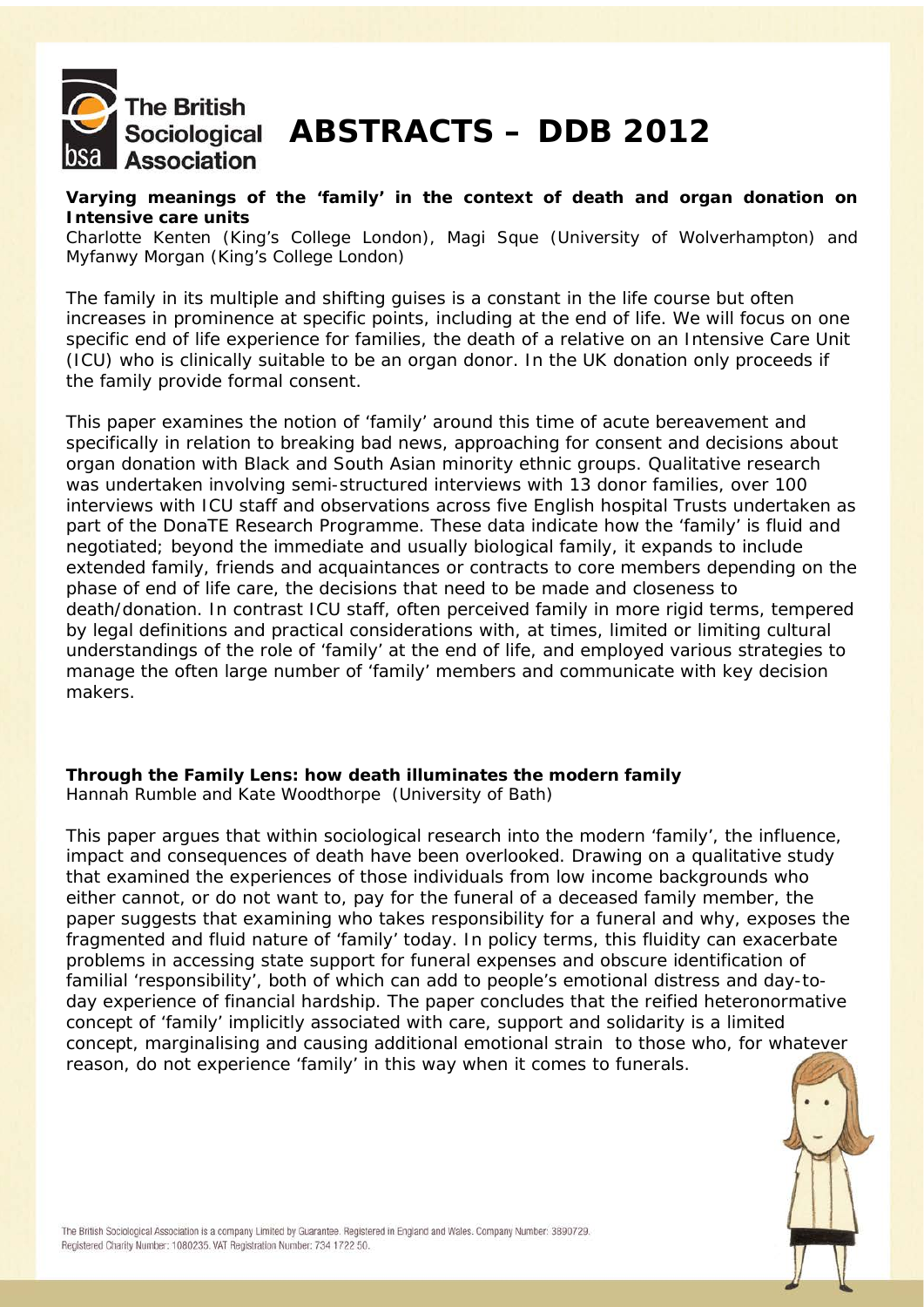

## **Reconceptualising 'the' family and care-centric models: what can a sociology of personal life bring to death studies?**

*Julie Ellis (University of Sheffield)*

In this presentation I will argue that there is surprisingly little work that stands out as 'seminal' in the sociological death literature which focuses primarily and explicitly on family or relational experiences of dying. I will draw attention to how often studies within the area of families and dying – especially those in allied health practice and professional fields – take a family systems approach to interpret family experiences of dying, or they have a care/ carer –centric focus. Unpacking this with examples from the literature and with reference to my PhD research, I will argue that as a consequence of viewing 'family' through these particular 'lenses', studies that focus explicitly on the experience of dying as it happens in the context of everyday family life remain uncommon. My aim within the presentation will be to demonstrate how theoretical concepts that have developed within family studies and the field of personal life more broadly, can offer important conceptual windows through which we can begin to think about the role of mundanity and the significance of the everyday within death studies.

## **Death in the Family as a vital conjuncture? Intergenerational care and responsibility following bereavement in Senegal.**

*Ruth Evans (University of Reading)*

The death of a spouse or parent may have major emotional and material effects on family members and often leads to changing responsibilities for income earning, social reproductive work and decision-making within the household. Drawing on semi-structured interviews with 34 Serer family members of different generations who had lost a close relative, 7 religious and community leaders and 11 development practitioners and policymakers in rural and urban areas of Senegal, this paper analyses intergenerational caring relations and responsibility following the death of a close relative. I examine the ways that bereavement and the inheritance of material assets may represent a 'vital conjuncture' that leads to a transfer of wealth and responsibility between generations and/or genders in some families, while for others, a death in the family may lead to few, if any, changes in responsibility, intergenerational caring relations or access to resources. This has implications for how widowhood, orphanhood and social protection policies are conceptualised in a West African context.

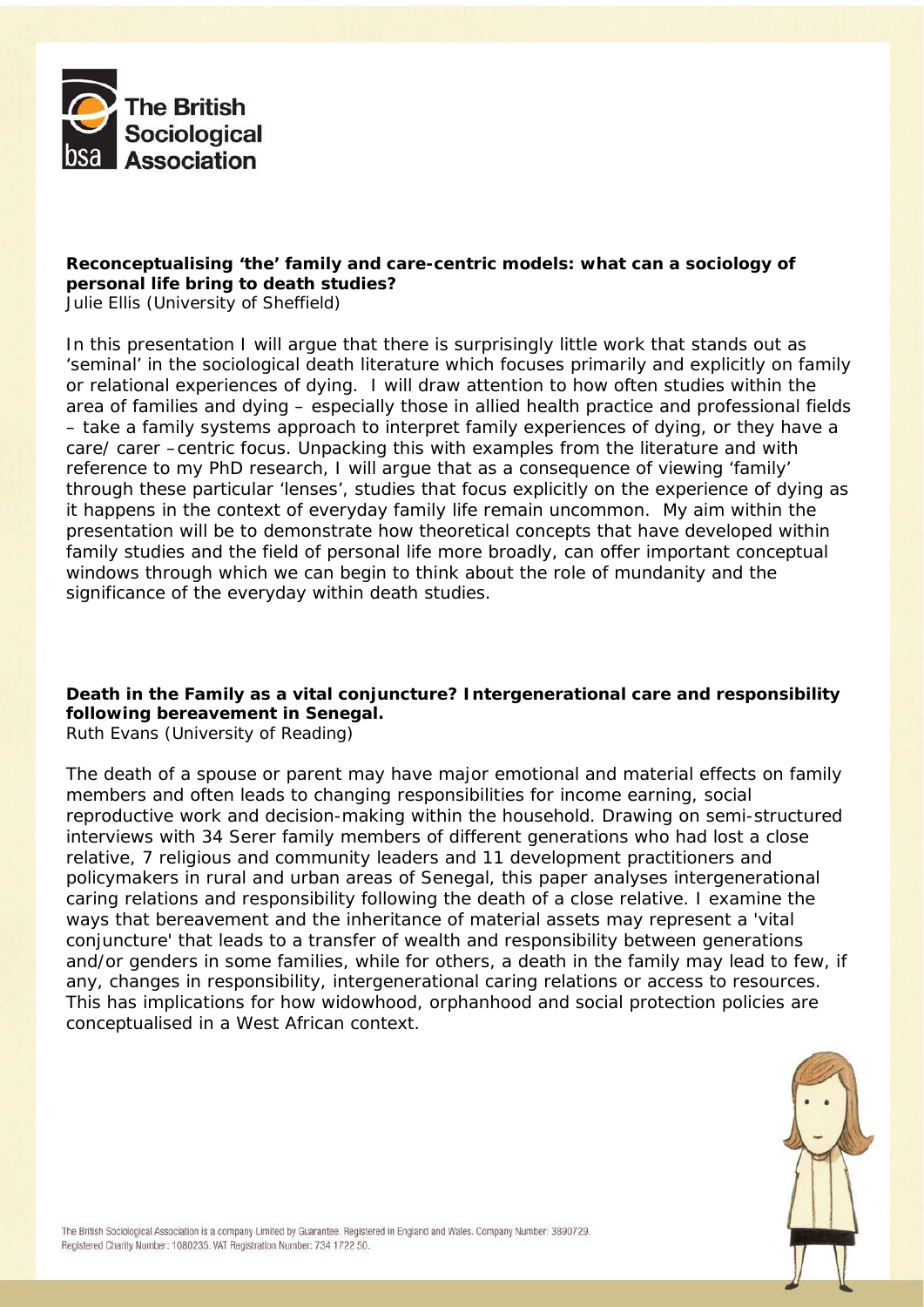

**'We ARE family': disenfranchised grief, griefwork and perinatal loss** *Gayle Letherby (Plymouth University) and Deborah Davidson (York Univeristy)*

Online social support networks for bereavement have now become, more than ever, available on the WWW. The capacity of these fora to serve as devices for relationship building is well established in the research literature. Our particular domain of investigation is online social support networks for individuals bereaved by perinatal loss — miscarriage, stillbirth, and neonatal loss.

The goals of our research are to determine: the extent these networks offer support, and how the benefits of these communities might be accessed or deployed more broadly. We seek to characterize the social rules followed, social practices adopted, and social roles occupied within these online communities, as online participants collectively undertake the 'griefwork', or the labour shared and negotiated by grieving women and others. Studies indicate that bereaved adults suffer from an overall lack of support and would benefit from more caring overtures from those around them. Research demonstrates that the loss of a pregnancy/death of an infant causes profound grief, yet society often minimizes or ignores this grief. A common response is 'Never Mind, Better Luck Next Time' or even 'IT'S FOR THE BEST' if mother or baby are seen as less than 'perfect', OR as a solution to a problem if the 'time is wrong'. When 'trying for a family' or 'adding to one's family' is thwarted the status of parenthood and family can be challenged. Drawing on our data we explore the ways griefwork can be facilitated via the internet and the benefits, or not, of this type of support.

#### **The loss of a parent in young adulthood: Understanding death's impact through the study of young peoples' mementos and relationships to family homes in the Netherlands**

*Renske Visser (University of Amsterdam)*

The aim of this study was to gain insight on the impact of the death of a parent in young adulthood in the Netherlands. Eight young adults (aged 20-30yrs), who had each lost a parent, respectively a father or a mother, in their late teens or early twenties were interviewed about the ways in which they remembered their parent, the things they kept as memento and their relationship with their remaining parent and their parental home. This research has focused on the impact of a death both on a personal level and on an interpersonal level within a household. The loss of a parent affects an entire family and this was visible in this research. The loss called for a 'rebalancing' of relationships within a household. The roles within the family needed to be identified again as both parents and children needed to adapt to the situation. Sometimes parents had different ideas on the 'right' way of remembering the deceased parent than the young people. This tension was especially reflected in the parental home were parents often redecorated spaces whereas the young adults wished this space to be a stable core in which nothing changed. In some of the cases the remaining parent entered a new relationship. Here the young adults had to cope with another dynamic as 'space' in the parental home was necessary to make this new relationship feel at home. The tensions in the balance between remembering and moving on were most present in these cases.